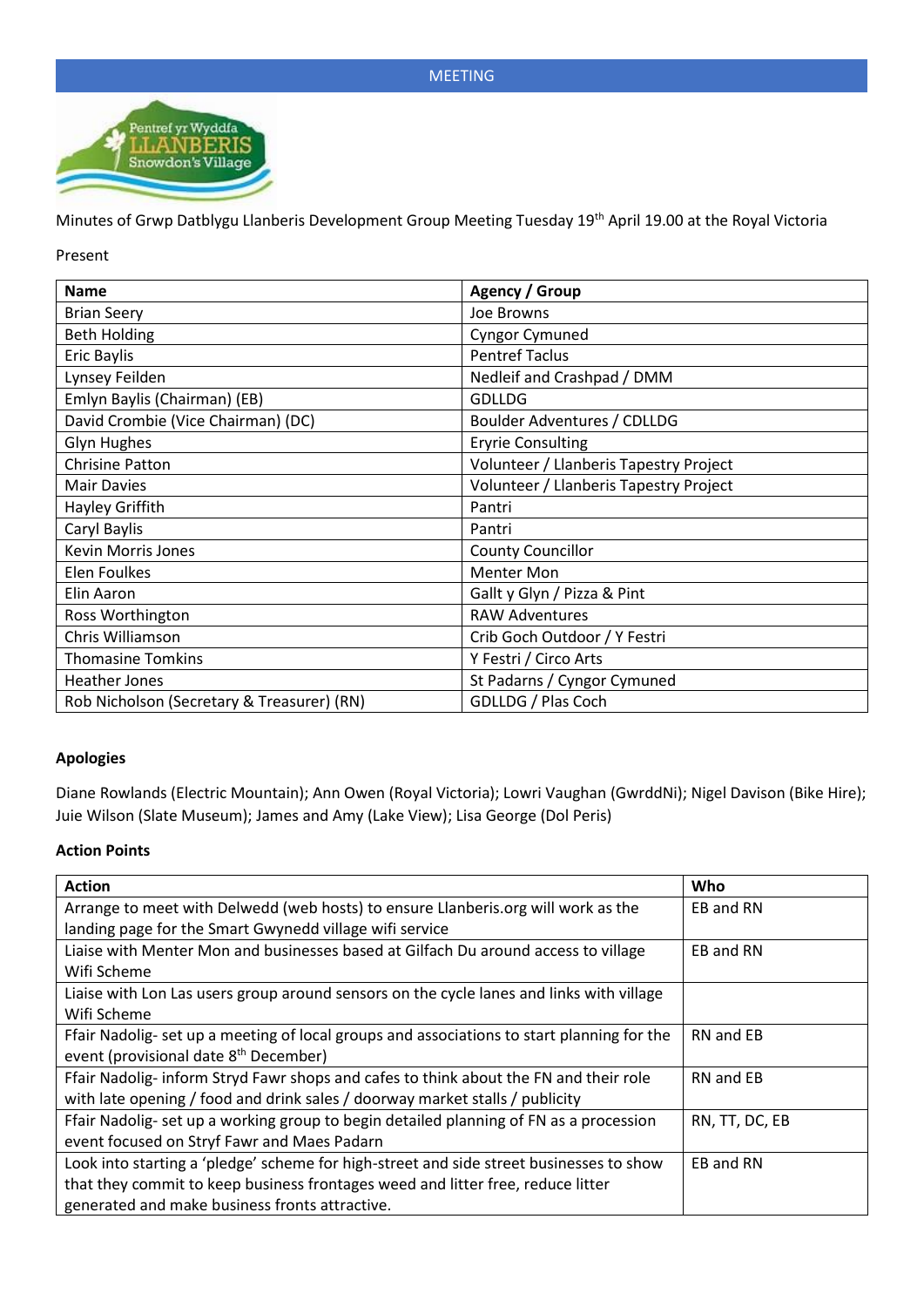

| <b>Action</b>                                                                             | Who            |
|-------------------------------------------------------------------------------------------|----------------|
| Liaise with Pentref Taclus on hanging baskets for businesses in the High Street linked to | Eric B and RN  |
| the Pledge scheme                                                                         |                |
| Organise new photos of Stryd Fawr businesses for the revamped Llanberis.org website       | EB and RN      |
| Establish options for the development of open spaces in the village for landscaping and   | RN and EB      |
| potential sites for markets                                                               |                |
| Investigate options for updating signposts and finger posts to steer visitors toward the  | RN and EB      |
| Stryd Fawr (including access to Wifi) ensuring signage is up to date and (hopefully)      |                |
| reducing impact on Victoria Terrace                                                       |                |
| Check on progress with Menter Mon project to provide business and enterprise support      | EB, RN, Eryrie |
| to young people in the village. Commission a training programme for young people to       | Consulting     |
| help them develop enterprises                                                             |                |
| Use new FB group to report issues of sheep damage, near misses and welfare concerns       | All . Eric B   |
| so these can be raised with appropriate bodies                                            |                |
| Discssuss with Cyngor Gwynedd / Bid for a project consultant to develop a feasibility     | EB and RN      |
| study and potentially a business plan for a Pump Track (possibly near to the current      |                |
| Electric Mountain Centre)                                                                 |                |

# **Opening Remarks**

- EB noted again the very high turnout and thanked everyone for coming. EB thanked the Royal Victoria for hosting the meeting and for providing refreshments and cakes.
- EB welcomed guest speaker Elen Foulkes (EF) from Menter Mon to talk about the village Wifi Scheme

### **Smart Gwynedd / Village Wifi**

- EF updated the group that a public Wifi system is being set up. The aim of the project is to provide free wifi on the High Street between the V12 shop and Llygad yr Haul café. Local businesses will be able to display QR codes allowing visitors to login. Coverage is for trading areas
- Scheme is designed to keep visitors in the village for longer but to also to encourage customers at cafes to move on and not stay for excessive times without purchasing
- Menter Mon want to work with businesses to help them exploit all advantages and to use data that the wifi system can provide on the profile of visitors. The scheme will allow newsletters to be sent to visitors. Data protection regulations will be complied with- the project has invested heavily in legal advice
- Llanberis.org will be the landing page for the free wifi
- Funding covers Smart Towns across Gwynedd and Ynys Mon. Other quarry villages will have the scheme and we will be able to find out about visitor movement between towns and villages and their habits- so opening times can be effectively planned
- Menter Mon will set up a workshop for businesses on how to use / improve / benefit from the scheme
- There will be about 9 routers across the village. Businesses hosting a router pay for the required electricity (approx. £30 Per year)
- The scheme will enable digital payment for carparking
- The group asked Elen for details on aspects of the scheme including whether the Gilfach Du trading area could be included. This will be looked into but will require funding.
- Newsletters could reach thousands of potential visitors.
- The scheme enables surveys, people to say what their interests are. Llanberis is a pilot scheme and funding is in place initially for 4 years. There will be links with the National Park Authority. Potentially Snowdon Summit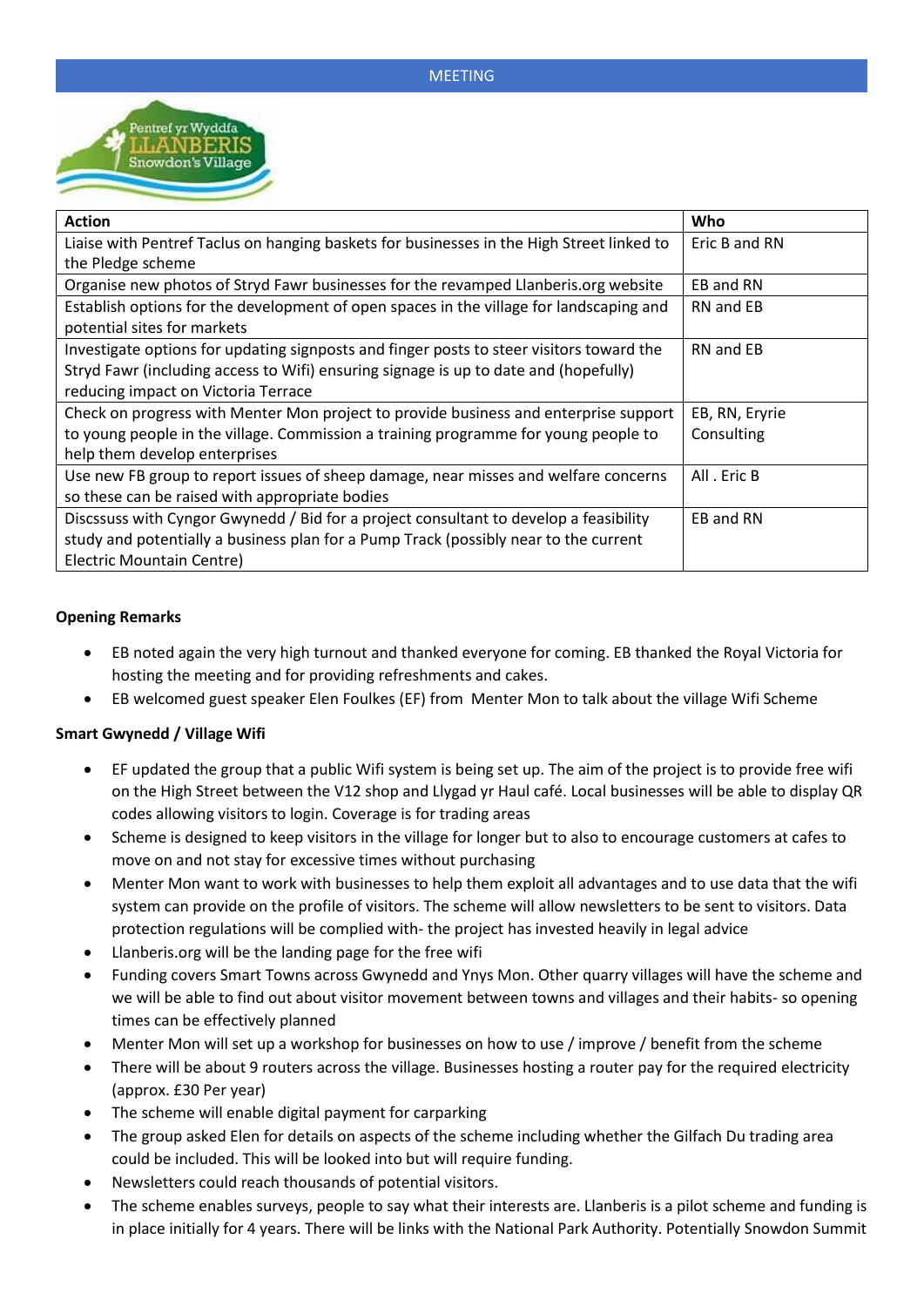

information could be on the landing page together with other information to help visitors be safe and well prepared for mountain walking.

# **FFair Nadolig**

- Thomasine Tomkins (Tam) from y Festri had prepared a presentation with video and photos from previous Ffair Nadolig (FN) with a particular focus on 2018 which represented the FN concept particularly well. Tam spoke of the background to FN with the ideas of the lantern parade and late Christmas shopping opening times. The FN had become something of an attraction by 2018.
- Tam emphasized that a great deal of advanced planning is needed for FN to work and be safe. Traditionally FN takes place on the second Thursday evening of December (in 2022 this will be 8th December) and that schools need information on the dates by early September. Lantern making traditionally took place in October half term.
- Local businesses had been very supportive in the past with donations, fund raising and providing refreshments. However grant-funding is necessary and this needs to be done early so that funding is secured before resources are committed.
- DC commented that a working group / sub committee is needed to be set up soon to start the planning work.
- A positive and helpful discussion took place and the following points emerged
- There is a need for a working group / sub committee / Board of Directors. (Post meeting note- if the FN exists under the umbrella of the GDLLDG then the constitution and banking systems of GDLLDG can be used. This will help to keep things simple and any budget can be ring-fenced)
- Each current group or association in the village can be asked to work out their own contribution to the FN thereby reducing demand on any one person to organize the detail of each group's work
- Each group or association could be asked to nominate a representative to liaise with the working group
- Groups could include Karate classes / Cadets / Brownies / schools / choir / crochet group etc.
- Focus on the High Street itself- a parade format ideally taking in Maes Padarn and High Street. Shops, cafes and other businesses to be asked themselves to provide and sell food and drink perhaps from a door-way market stall- shops and cafes to be informed soon so they can plan ahead to support and capitalize upon the FN
- Approach the Carnival Committee- the FN format may be an eligible use of any surplus funding in their accounts- Kevin Morris Jones undertook to look into this
- RN to organize the setting up of a working group
- RN to inform businesses of the outline plans
- The Group felt that there is a strong need for FN to take place as a shared effort to support the community and that FN was currently more feasible that a summer time large event given that many businesses are busy with tourists during the peak season.

# **Appearance of the village**

- Kevin Morris Jones is chasing up Trefi Taclus a new project that should help the village to deal with harder problems like flytipping, inaccessible litter, graffiti etc. There were concerns raised that more bins are needed in the holiday season
- After a suggestion from Glyn Hughes and others it was felt that a 'Pledge' scheme could be developed whereby each high street business undertakes to keep their frontage and pavement in a tidy state and (if they can be provided) to water and tend any hanging baskets. RN will look into this and links to Keep Wales **Tidy**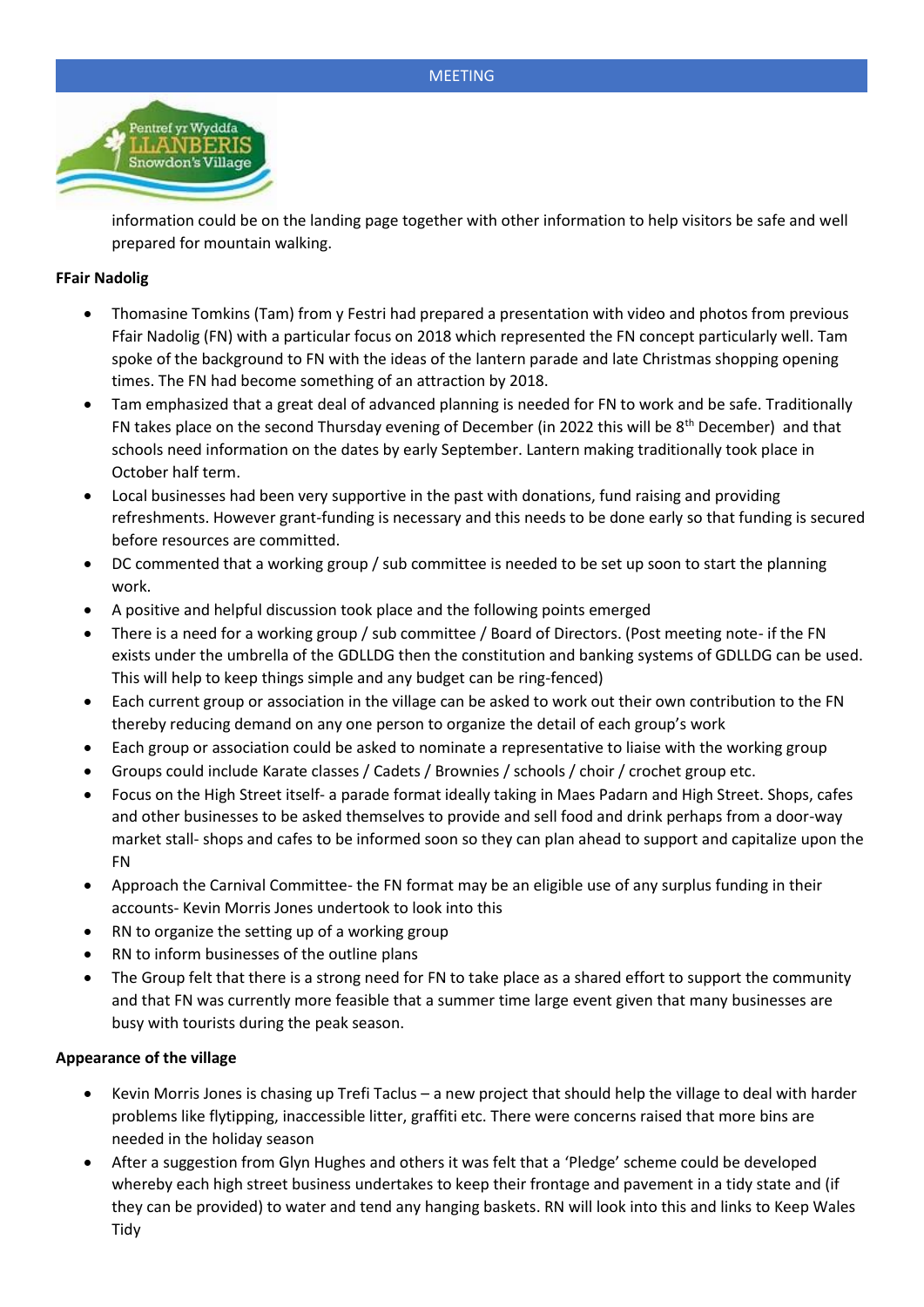

- Eric Baylis would look into Pentref Taclus organizing hanging baskets. This was a suggestion from the facebook group along with the Village in Bloom competition.
- Village in Bloom my be tricky with the numbers of sheep roaming the village. Eric Bayliss asked people to use the Dog and Sheep Problem Facebook group to report issues with sheep. The group was very concerned about the increased risk of traffic accidents with ewes and lambs roaming the village.
- The group asked about the potential to use unused areas of land near the high street for recreational and business space. EB and RN will look into this
- It was agreed that we should get new photos of shops onto Llanberis.org and look into grant funding for updated signposting around the village- signposting that helps direct visitors into the High Street (e.g. to find the free Wifi) and avoid all walkers heading up Victoria Terrace. EB and RN will look int this

### **Grants and Projects**

RN and EB provided a summary of projects and actions underway at the moment. Around £7,000 of grant funding for projects had been secured since the last meeting including: -

|                | Grant / Project                                                        | <b>Progress</b>                                                                                                                                                                                                                                         |
|----------------|------------------------------------------------------------------------|---------------------------------------------------------------------------------------------------------------------------------------------------------------------------------------------------------------------------------------------------------|
| $\mathbf{1}$   | Subscription letters sent out                                          | 16 businesses have paid subscription                                                                                                                                                                                                                    |
| $\overline{2}$ | New Facebook group set up                                              | 62 members so far and suggestions around hanging<br>baskets, village in bloom, bilingual signage and welcome<br>signs in the shops and cafes<br>Appreciation of the flags                                                                               |
| 3              | Grant from Elusen for £738 for<br>outdoor seating at Plas Pengwaith    | Order put in for benches                                                                                                                                                                                                                                |
| 4              | Stryd Fawr Baneri (subscription-<br>funded) cost £285                  | Flags up! Thanks to Eric and Emlyn                                                                                                                                                                                                                      |
| 5              | Enterprising communities grant -<br>£4,320 for Market Feasibilty study | Commissioned consultant (Marc Roberts), 2 zoom<br>meetings and 1 walk-round the village to explore options.<br>Report due end of June                                                                                                                   |
| 6              | <b>Enterprising Communities Grant-</b><br>£785 (printing)              | 10,000 leaflet maps now in Plas Coch laundry shed!                                                                                                                                                                                                      |
| $\overline{7}$ | <b>Enterprising Communnities Grant -</b><br>£490 (web hosting)         | Arranging a meeting with Delwedd to update Llanberis.org.<br>Website now paid up to August 2023. Website will host<br>new booklet of local businesses and events page                                                                                   |
| 8              | Young people's business support<br>from Menter Mon                     | Commissioning programme from Menter Mon to support<br>young people with fledgling small business enterprises.<br>Planning a pizza-based young persons' conference.<br>Development Officer (Jade) talking with young people at YB                        |
| 9              | Support to businesses on 'The<br>Bends'                                | EB has met with Lakeview Hotel and other businesses over<br>GDLDG concerns around impact of replacement cable<br>project. EB has written a strongly-worded letter to National<br>Grid. We have had a holding reply from the Head of Public<br>Relations |
| 10             | Easter                                                                 | Thanks to the Church for holding a children's event and to<br>Pentref Taclus / Crochet Group for yarn-bombing family                                                                                                                                    |